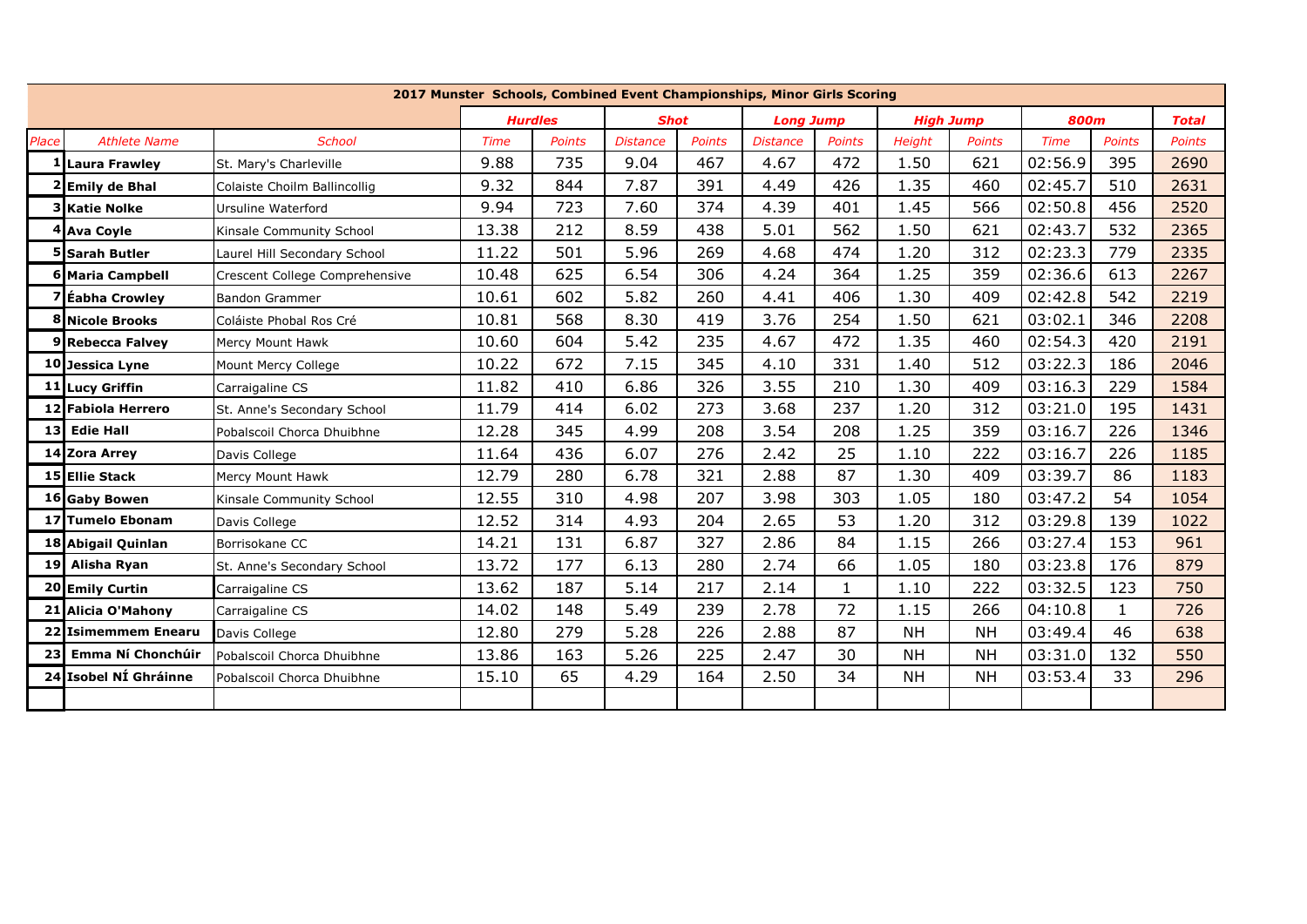|       | 2017 Munster Schools, Combined Event Championships, Junior Girls Scoring |                            |                |               |                 |               |                  |               |                  |               |             |               |               |
|-------|--------------------------------------------------------------------------|----------------------------|----------------|---------------|-----------------|---------------|------------------|---------------|------------------|---------------|-------------|---------------|---------------|
|       |                                                                          |                            | <b>Hurdles</b> |               | <b>Shot</b>     |               | <b>Long Jump</b> |               | <b>High Jump</b> |               | <b>800m</b> |               | <b>Total</b>  |
| Place | <b>Athlete Name</b>                                                      | <b>School</b>              | Time           | <b>Points</b> | <b>Distance</b> | <b>Points</b> | <b>Distance</b>  | <b>Points</b> | <b>Height</b>    | <b>Points</b> | Time        | <b>Points</b> | <b>Points</b> |
|       | 1   Orla Coffey                                                          | St. Angela's Cork          | 10.25          | 666           | 8.29            | 418           | 4.75             | 492           | 1.45             | 566           | 02:37.4     | 603           | 2745          |
|       | 2 Amy O'Donoghue                                                         | Colaiste na Toirbhirte     | 10.32          | 653           | 9.03            | 466           | 4.58             | 448           | 1.45             | 566           | 02:53.9     | 424           | 2557          |
|       | 3 Lynn Vermeer                                                           | Scoil Mhuire COS           | 9.98           | 716           | 8.35            | 422           | 4.43             | 411           | 1.40             | 512           | 02:57.7     | 387           | 2448          |
|       | 4 Megan Lenihan                                                          | Hazelwood College          | 12.36          | 335           | 12.51           | 695           | 3.84             | 272           | 1.25             | 359           | 03:13.6     | 250           | 1911          |
|       | 5 Laura Hayes                                                            | Borrisokane CC             | 12.44          | 324           | 7.76            | 384           | 4.14             | 340           | 1.30             | 409           | 02:57.4     | 390           | 1847          |
|       | <b>6 Rose Marie Buckley</b>                                              | Kinsale Community School   | 11.90          | 398           | 7.12            | 343           | 4.13             | 338           | 1.15             | 266           | 02:54.9     | 414           | 1759          |
|       | <b>7 Alicia Avilabo</b>                                                  | Davis College              | 11.73          | 423           | 7.03            | 337           | 3.31             | 163           | 1.15             | 266           | 03:10.4     | 275           | 1464          |
|       | <b>8 Aoife O' Connor</b>                                                 | Davis College              | 12.72          | 288           | 7.06            | 339           | 3.85             | 274           | 1.20             | 312           | <b>DNF</b>  | <b>DNF</b>    | 1213          |
|       | 9 Daisy Arrey                                                            | Davis College              | 11.80          | 412           | 7.07            | 340           | 2.14             |               | 1.20             | 312           | 03:37.5     | 97            | 1162          |
|       | <b>10 Maisie Hall</b>                                                    | Pobalscoil Chorca Dhuibhne | 13.31          | 220           | 5.15            | 218           | 3.62             | 225           | 1.20             | 312           | 03:27.1     | 155           | 1130          |
|       | 11 Nikola Bitre                                                          | St. Anne's Tipp Town       | 12.75          | 285           | 5.47            | 238           | 3.22             | 146           | 1.15             | 266           | <b>DNF</b>  | <b>DNF</b>    | 935           |
|       | 12 Tara Leamy                                                            | Carraigaline CS            | 13.74          | 175           |                 |               | 2.93             | 95            | 1.20             | 312           |             |               | 582           |
|       | 13 Coldagh Tanner                                                        | Carraigaline CS            | 13.74          | 175           | 4.88            | 201           | 2.93             | 95            |                  |               | 03:48.3     | 50            | 521           |
|       | 14 Lisa Nelson                                                           | St. Anne's Tipp Town       | 15.35          | 50            | 5.47            | 238           | 2.85             | 83            | <b>NH</b>        | NΗ            | 03:47.8     | 52            | 423           |
|       | 15 Paulina Soczawn                                                       | Carraigaline CS            |                |               | 5.39            | 233           | 2.68             | 57            |                  |               | 03:41.9     | 76            | 366           |
|       | 16 Alice O Mahony                                                        | Carraigaline CS            | 14.26          | 127           | 3.91            | 141           |                  |               | <b>NH</b>        | NΗ            | 03:46.7     | 56            | 324           |
|       | 17 Juka Freire                                                           | Carraigaline CS            | 15.75          | 30            | 4.46            | 175           |                  |               |                  |               |             |               | 205           |
|       |                                                                          |                            |                |               |                 |               |                  |               |                  |               |             |               |               |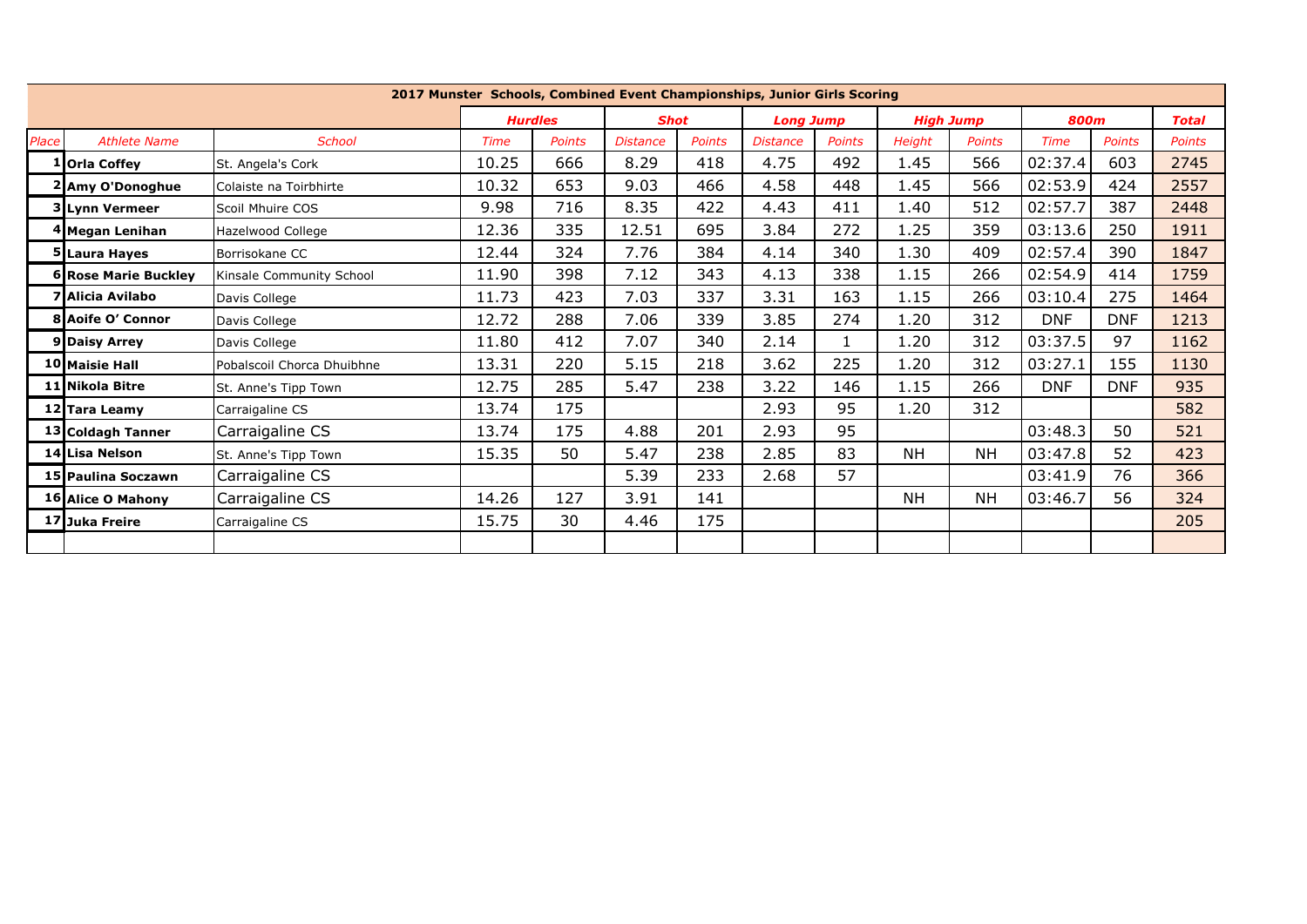|       | 2017 Munster Schools, Combined Event Championships, Intermediate Girls Scoring |                           |                |               |                 |               |                  |        |                  |               |            |               |               |
|-------|--------------------------------------------------------------------------------|---------------------------|----------------|---------------|-----------------|---------------|------------------|--------|------------------|---------------|------------|---------------|---------------|
|       |                                                                                |                           | <b>Hurdles</b> |               | <b>Shot</b>     |               | <b>Long Jump</b> |        | <b>High Jump</b> |               | 800m       |               | Total         |
| PLace | <b>Athlete Name</b>                                                            | <b>School</b>             | Time           | <b>Points</b> | <b>Distance</b> | <b>Points</b> | <i>Distance</i>  | Points | <b>Height</b>    | <b>Points</b> | Time       | <b>Points</b> | <b>Points</b> |
|       | 1 Aisling Cassidy                                                              | Bandon Grammer            | 9.46           | 816           | 8.52            | 433           | 4.94             | 543    | 1.55             | 678           | 02:38.2    | 594           | 3064          |
|       | 2 Emily O'Mahony                                                               | St. Augustine's College   | 9.75           | 759           | 8.02            | 401           | 5.10             | 587    | 1.50             | 621           | 02:32.4    | 663           | 3031          |
|       | 3 Kerry Barrett                                                                | Pobalscoil na Tríonóide   | 10.79          | 571           | 8.39            | 425           | 4.24             | 364    | 1.40             | 512           | 02:40.6    | 566           | 2438          |
|       | 4 Christine McCarthy                                                           | Pobalscoil Inbhear Sceine | 12.15          | 363           | 6.37            | 295           | 4.39             | 401    | 1.55             | 678           | 03:24.8    | 170           | 1907          |
|       | <b>5 Ciara McCarthy</b>                                                        | Mercy Mount Hawk          |                |               | 7.87            | 391           | 3.57             | 214    | 1.35             | 460           | 02:50.5    | 459           | 1524          |
|       | 6 Shauna Neff                                                                  | St. Coleman's CC Midleton | 13.16          | 236           | 6.65            | 313           | 3.21             | 144    | 1.10             | 222           | 03:38.1    | 94            | 1009          |
|       | Simona Odminyte                                                                | St. Anne's Tipp Town      | 14.09          | 142           | 5.58            | 245           | 3.11             | 126    | 1.20             | 312           | 04:09.4    | 2             | 827           |
|       | 8 Becky Nagle                                                                  | Carraigaline CS           | 14.11          | 140           | 5.31            | 228           | 3.40             | 180    | 1.10             | 222           | <b>DNF</b> | <b>DNF</b>    | 770           |
|       | 9 Melissa Duggan                                                               | Hazelwood College         | 13.13          | 240           | 6.09            | 277           | 2.37             | 19     | NΗ               | <b>NH</b>     | 03:28.3    | 148           | 684           |
|       | 10 Rachel Walsh                                                                | Carraigaline CS           | 12.72          | 288           |                 |               |                  |        |                  |               |            |               | 288           |
|       |                                                                                |                           |                |               |                 |               |                  |        |                  |               |            |               |               |